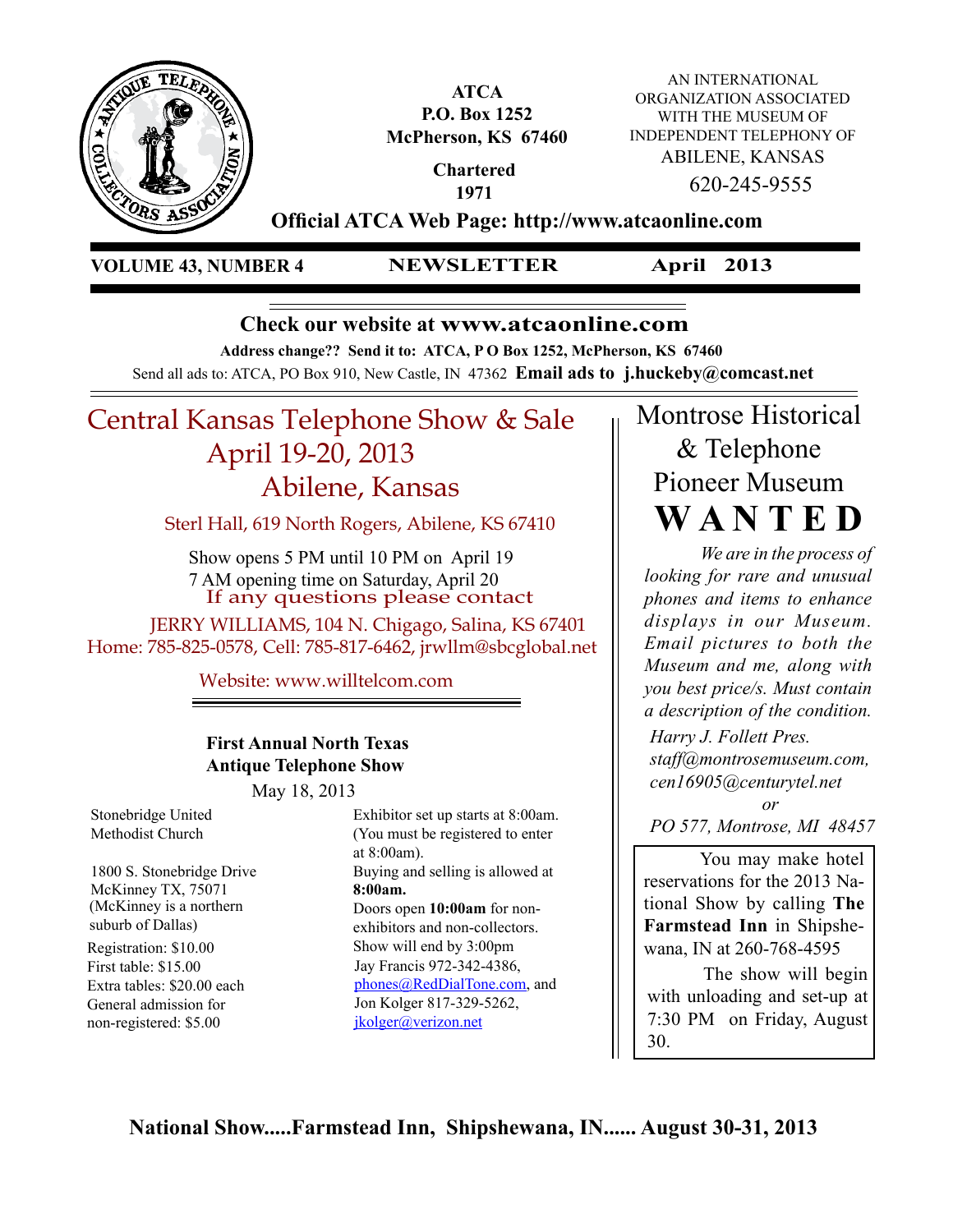#### **Board Chairman**

**Craig Stanowski***.....2015 Oakville, ON L6L 3Y1 -CANADA 905-582-4768 maxtwo@cogeco.ca*

#### **Board Members**

**John Infurna**.........2013 Phoenix, AZ 623-849-4907 infurnaj@juno.com

**Tom Adams.**......2013 Wake Forest, NC tom.adams1@nc.rr.com 919-761-8784

### **Tom Herwer***.....2015*

*Port Townsend, WA 98368 360-344-3449 mox-nix@cablespeed.com*

## **John Dresser***…. 2014*

*Salinas, CA fjdress@pacbell.net 831-484-1961*

### **Dennis Fowler....2015**

*Houston, TX 77036 dcfowler@sbcglobal.net 713-774-4262*

**President Roy Basci.**.......2013 Brooklyn, NY 718-331-3102 call380@msn.com

### **Vice-President**

**Jim Engle.**........2013 Highland Heights, KY j.engle@combinedpublic.com 859-512-8706

**Secretary-Treasurer Cindy Goldsmith** McPherson, KS office@atcaonline.com 620-245-9555

**Listserv Manager Chuck Eby** webmaster@atcaonline.com

**Editor John Huckeby 765-686-0189** j.huckeby@comcast.net editor@atcaonline.com

# **EDUCATIONAL**

### Dick Pitzer rpitzer@WOH.RR.COM

### **For Sale**

*I have several double coil payphone relays for sale. These are all original as removed from service and the style that would be found in the Bell System 191GS, 223H etc. These are getting very hard to find. \$145 to your door.*

*I also have several upper housing payphone locks for sale.*

*These are the 10H type and they come with a 10G key which will fit both 10H locks and 10G locks.*

*\$48 dollars to your door in all 48 states.*

### **For Sale**

*Western Electric Gravemark tandem (Rare Phone) this phone as I found it, Long pole reciever, the transmitter arm and base assembly has been replaced, was told this was done because of a externial connection would shock people. Other than that it is all original and complete. Asking \$10,000 Dollars for it. Send me a E-Mail at dmyers522@ yahoo.com I might have what you need.*

#### **WANTED**

*1.Deveau top cape ,screw in, for a receiver. It is the Solid type.* 

*2. Information on repairing receivers...suggestions for some type of compound that can be used.* 

*3. Need wiring diagram for western #5 arm Western two box.* 

**Thank for all the help in finding the right top box for my # 5 western arm .**

### **NEW MEMBERS**

*Richard Obenour, 4667 10234 Kilkenny Pl Dallas, TX 75228 214-321-0234 rr.obenour@gamil.com*

*A&B Antique Tel Center Tel: 718-961-2929 TelAntique@aol.com 141-04 Northern Blvd Flushing NY, 11354 Larry B. Chase*

#### **By appointment only**

**Special Clearance SALE** *A serious reduction of prices .* 

*Telephones, PAX, PABX, 1A, KSU 1A2, EKSU. Domestic and Foreign make. As removed from service.*

*A m p h e n o l Cables – New Old Stock . Power Supplies, Hand Generators, assorted telephones and components. 3 lines electrical and mechanical hold rotary dial. Touch tone desk and wall models 6 buttons telephones - rotary dial and touchtone telephones* 

**Any reasonable price will be accepted.** 

## **Collection For Sale**

*I have a medium sized collection, stopped collecting 8 years ago, had collected for about 10 years. I know I will take a beating but I'd like to sell some stuff. I work a 60 hour a week job, so it may take a day to get pictures to you but if you are looking for something, I may have it. Nothing super rare but generally uncommon desk sets, candlesticks, parts, etc. Please email me with your wants. I will get back to you.*

*Thank you. Lester Burgess........ lburgess9515@ROADRUNNER.COM*

August 30, 31, 2013 National ATCA Telephone Show Shipshewana, IN Farmstead Inn contact: John Huckeby, j.huckeby@comcast.net, 765-686-0189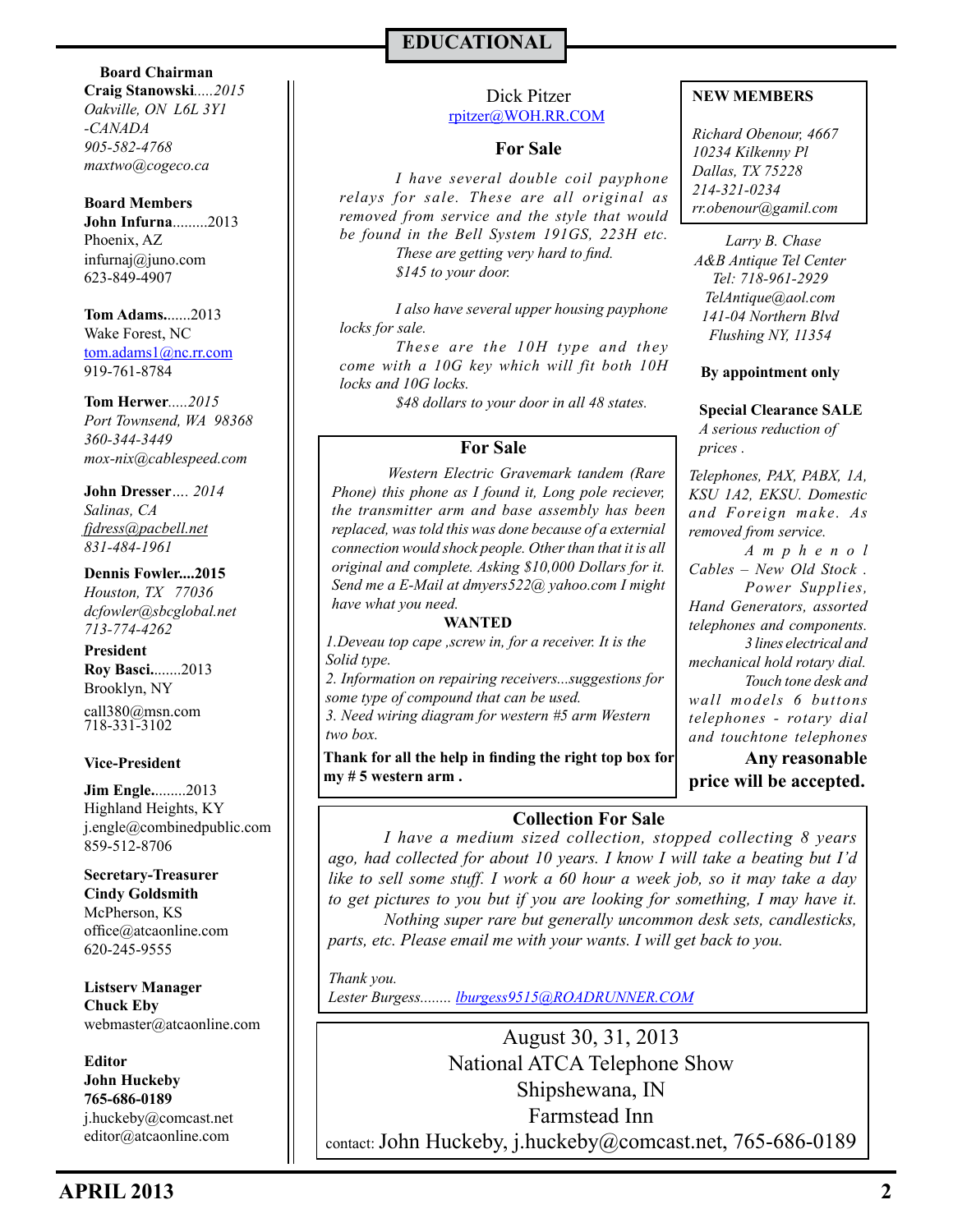# **ADVERTISEMENTS**

*Michael Donovan ATCA 2958 636 W. Rio San Pedro Green Valley, AZ. 85614 520-625-1608 Hm 520-260-1582 Cell letaphnman@yahoo.com*

### **For Sale**

*Very large building sign. Porcelain on one side. Mountain States Telephone and Telegraph on the top and American Telephone and Telegraph on the bottom. Both in a circle on the right side of the sign. From the left end to the circle it says Telephone in large letters. 6' long by 20 and a half inches wide. Early Bell logo. There is some damage but it is minimal for it's age. The sign is on page 67 of Bob Alexander's sign book if you have access to one. \$250.00*  **All plus shipping. Prices may be negotiable.**





*Chuck Hensley 510-339-1758 cihensley@aol.com* 

*I have three Western Electric 500 sets in three of the discontinued colors - oxford gray, mahogany brown and Mediterranean blue - to trade for 8" "hubcap" signs that I don't have.* FOR TRADE

*Jon Kolger 6906 Meade Drive Colleyville, TX 76034 (817)-329-5262 jkolger@gte.net*  **WANTED**

**parts).** 

*Steve Hilsz P.O. Box 429 Salome, AZ 85348 (928) 859-3595 jydsk@tds.net*

**Still Repairing**

**still repairing rotary dials for six dollars and shipping costs. ( p l u s m a j o r** 

**I a m** 

*Looking for unusual acoustic "string" telephones, particularly those with magneto-signaling and/or speaking/ listening tubes. Also seeking primitive homemade acoustic telephones, the stranger the better.* 

*Also wanting to buy acoustic telephone literature.*

#### aydelotte01@COMCAST.NET *Walt Aydelotte*

*Does anyone have any Repro walnut lettered Blake Transmitters made either by John Infurna or Selmer Lowe, that he or she would part with? I am in need of a couple. I have lots for trade and also that old fashioned cash.*

> michael mitchell mdmzoila@hotmail.com

> > For Sale

Kellogg dial stick with extension ringer , asking \$175 plus shipping.



*I am looking for an Allan Hussy marked transmitter and cup. I will buy or trade. I am also looking for an empty marked western Blake transmitter box. any help would be appreciated.* ilekis@AOL.COM Al Ilekis

### **WANTED**

*I'm looking for these W.E. items: AUTOVON Card Dialer cards, key for 19A or 23A lock, RED 680A Speakerphone transmitter, G4 handset with shoulder-rest in pink, gray, blue or turquoise, 259B KTU, 661 Card Dialer.* 

#### **FOR SALE**

*Package of 20 NOS Western Electric Card Dialer cards. Will work in all standard rotary and Touchtone Card Dialers. \$19.99, which includes shipping to any U.S. address. David Friedman, (310) 837-3089 or mommabirdie@netzero.net*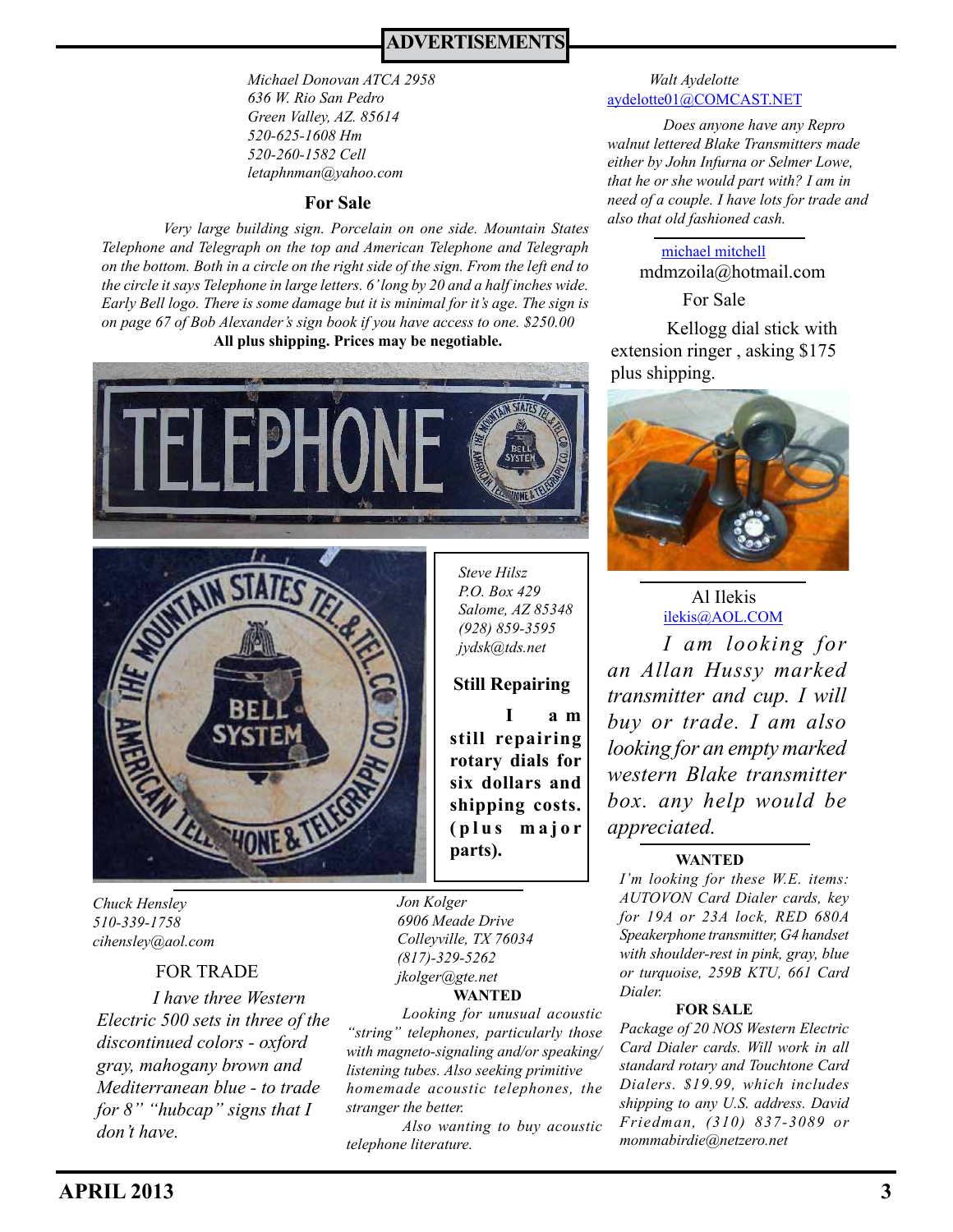*WANTED Keystone phones manufactured in Pittsburgh, PA, and related items. Joe Uhler #170 P.O. Box 135 Bradford Woods, PA 15015, 724-940-4331 608 582 4124* 

#### Wanted

18B26 coin collector lock, 10L payphone locks with or without keys,12B payphone locks with or without keys, 10L,12B, or 14E lock keys, yellow

AE payphone dial shroud (not the number ring)

*Gene Doom* • springdoom@aol.com • (616 )842-8327

# **WANTED! VINTAGE BELL LABS**

## **ELECTRONICS**

Western Electric Equipment Vacuum Tubes - Speakers – Transformers Test Equip - Capacitors - Nassau Solder - Cloth Wire & More!

### www.cash4audio.com

**Matthew Koziol PO Box 1 Prospect Park PA 19076**

**610-649-4151**

#### Need Dial Plates?????

Dial Plates (both original and restored) http://www.oldphoneworks.com/\_ search.php?q=dial+plate&page=1

Vinyl and Rubber Coiled Handset Cords http://www.oldphoneworks.com/ handset/

Cloth Covered Coiled Handset Cords http://www.oldphoneworks.com/ cloth-covered-coiled-handset-cordvarious-colors.html Thanks, Don Woodbury

# **ADVERTISEMENTS**

*Phonecoinc@aol.com www.phonecoinc.com Ron Knappen 45 PO Box 70 19813 E. Mill Rd. Galesville, WI 54630*

**For Sale**

*Around 800 different payphones on 92 pages in a 440-pg Payphone History Book. Sequester Special: \$19.00* 

*Take all 4 on the following for only \$20. 2 old Phoneco catalogues and one 1978 Turtle Lake Telephone Directory. All three have never been used or looked at. One catalogue is 112 page which Phoneco offered in around mid-1991, comprised of older issues also. It advertises many styles of telephones, parts, signs, novelities.. Most of this is still available; however prices may have changed. An explanation page may accompany this catalogue telling of current availabilities and prices.* 

*Included are Erica cases, plastics, panel phones, Ericssons and KTAS French handsets, details of the Olso phone, small sterling telephones, boothettes, panel-style payphones, direction cards, networks. A number of pictures are copies of older promo sheets. One is from a page out of a 1911 Telephony.* 

*A few historical tidbits such as about Vought-Berger Co., displaying how 5 S.A. transmitter faces are different from each other. Some humor. Instructions on how to hang a payphone on the wall. 12 1/2"x 9 1/2" paper folder catalogue from the 1960's of telephones from "Telephone Company, Turtle lake Wisconsin" showing & around 25 phones & parts such as "original old wall telephones" \$35., dial candlesticks \$45, 202's \$10 and more. Both catalogues and the telephone directory all for \$8.00 postpaid. We offer our entire business for sale. 608 582 4124 or email: phonecoinc@aol.com Over 85 different genuine 1982-1983 telephones and parts. We do restorations. Free catalog. Lower prices for/on items in January advertisement: Erica phone accumulation* 

*\$42,000 (down \$1000 ea mo). Oslo phones \$12.00, 5 @\$10. ea. 700 @\$3.each. Gray 5-line 564 desk phones \$8.50, 2 or more \$3.90 each. Website: www.phonecoinc.com* 

*Ron and Mary Knappen*

#### **WANTED**

*I am looking for a 500 set in clear (29), Oxford Grey (52), and Dark Beige (55), I do have a Dark Blue (57) available as trading material.*

*I also need plastic 302 in blue. I do not need ones in perfect condition. Just a phone that could display well once fixed up.*

*I also need French plastic or metal finger wheel, As best as I can tell almost all French dials are the same and the parts interchange.* 

> *Bruce Patterson bruce@phonewizard.com*

*Herb McCartney #279 Rome, GA 30161 706-235-9972 ray706@bellsouth.net*

**For Sale**

*Telephone Related Books.* **Add Media Mail shipping costs.**

*The Rape of Ma Bell,,==The Criminal Wrecking of the Best Telephone System in the World. HB with DJ. In new condition. \$ 5.00*

*The Deal of the Century— The Breakup of AT&T. HB with DJ. Ex Library. \$3.00*

*The Fall of the Bell System.. HB. No DJ. Ex Library in very good shape. \$2.50*

*Muttering Machines to Laser Beams—A history of Mountain Bell. HB with DJ. New & Nice. \$ 9.50*

*Drake's Telephone Handbook by Moreton, 1915. HB \$ 15.50.*

*Sound Waves & Acoustics by Colby. 1958. HB \$ 4.50*

*The Chord of Steel—A. G. Bell and the invention of the telephone. HB/DJ. 1960 \$ 5.00*

*Fundamentals of Telephony by Arthur Albert. 1943. marked "First Edition". HB. \$ 15.00 Telephone The First Hundred Years by John Brooks. HB/DJ. 1976* 

*marked "First Edition". \$8.00*

*Monopoly by Joseph. Goulden. paper back. 1970. \$ 2.00*

*Business Purpose and Performance by AT&T board chairman F. R. Kappel. 1964. Marked "First Edition" \$ 5.00*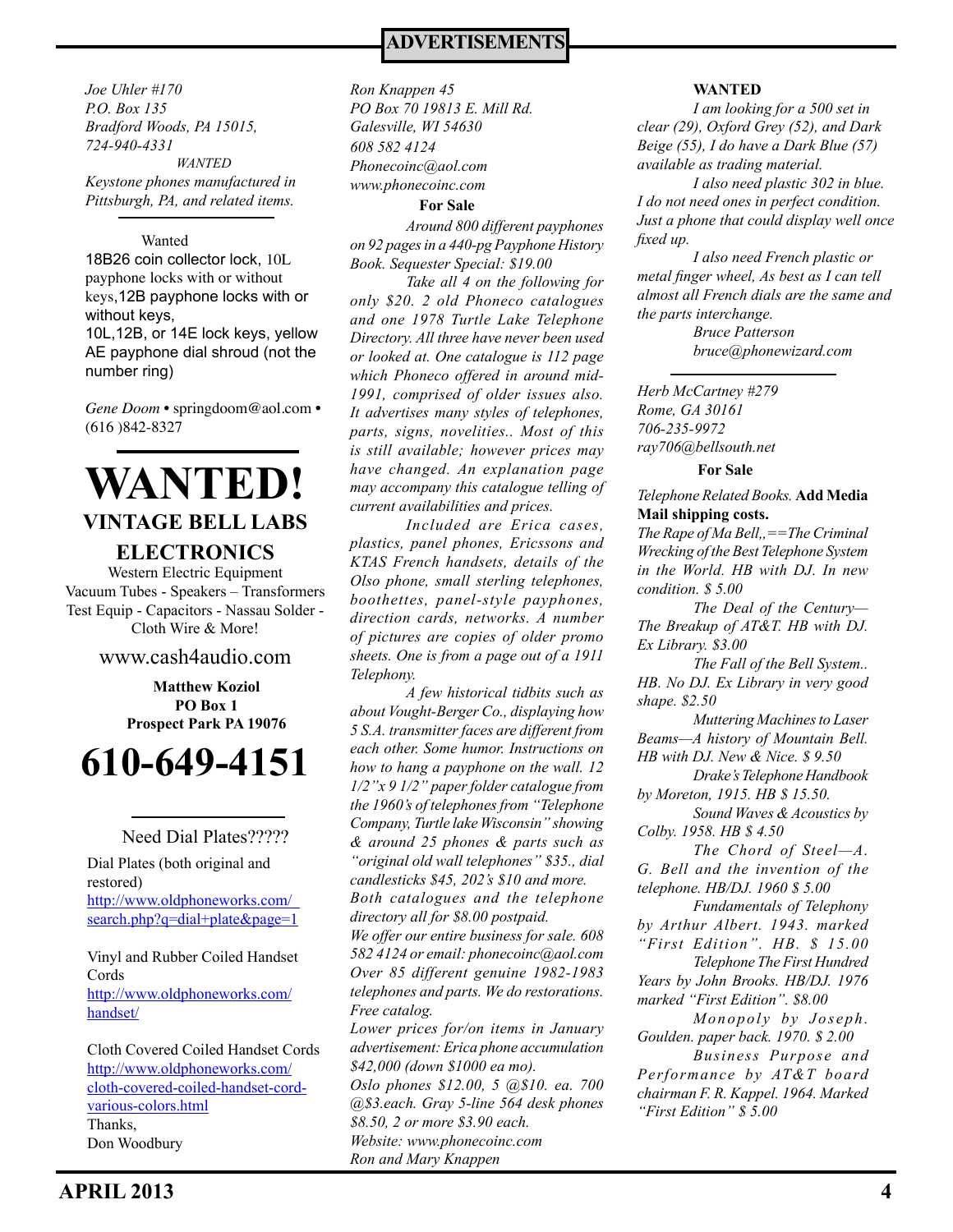*Al Ilekis 204 lawton rd. Riverside,il 60546 708 442 8676*

**Wanted**

*Allan Hussey transmitter and cup empty marked Blake transmitter box*

#### **For sale or trade**

*Plenty of single box telephones, two boxers-Stromberg, Amer. Elect.,Williams some Western For those in the Chicago area give me a call and stop by.*

*Robert F.Kish. 933 LeRay Street #213 Watertown,New York 13601*

*Wanted*

*Tone plant similar to NE1 or same. If not at least a dialtone generator with or without precise tone. Email me at rkish2@verizon.net or phone 315-785-9108. Leave message if not home I will get back to you.* 

#### *Wanted*

*625A transmitter holders These are the transmitter holders for the E1 handset.* 

*1 nice AE35 telephone. Looking to buy WE manual brass candlesticks without dents Mark Treutelaar 414-425-1622 emberridge@yahoo.com*

*1. W/E Oak Wall Phone, high shelf cash or trade oak shelf only 2. W/E 23A lock and key 3. W/E Backboards & Battery Box 4. W/E Telephone signs L & LD 5. W/E 124 E Oak set 6. Wood Parts for W/E 301 sets 7. Unusual coin collectors FOR SALE 1. Numerous W/E top boxes FOR TRADE Die-Cut Bell Sign, For trade or sale/ Best Offer or trade for a Local Long Distance sign with a Telephone Company name. Norman Mulvey, #379 310 Thorntree Lane Canton, GA. 30115 770 844-6277 WANTED*

# **EDUCATIONAL**

### *Walt Aydelotte 646-853-1277 Cell 609-818-1698 Home Office Aydelotte01@comcast.net*

W A N T E D

*I am looking to add a Wilhelm Fluted-Shaft round-Base all Nickel plated Candlestick Telephone, similar to the one pictured herein. It doesn't need to have an Automatic Switch, although that would be nice. I have owned 2 of these over the years, but traded them off for other phones that I wanted more at the time. Right now I am looking to buy or trade for one, and have some great phones that I would trade for one. Here is a list of what I have to trade: North Potbelly with Steer hook, Swedish American Potbelly, WesternTelephone Mfg. Co. Potbelly, American Electric Potbelly, Chicago Semi-Potbelly (best one I have ever seen), Connecticut Potbelly, AE Stair-step Sunburst, lots of great other Candlesticks and early wood pieces! If the trade route won't work, I have Cash too.......... Let me hear from you.*

*Herb McCartney #279 Rome, GA 30161 706-235-9972 ray706@bellsouth.net* **For Sale..... many nameplates** *Montgomery Ward/ Chicago Kansas City diamond, \$20 Montgomery Ward, \$18 MW different style, Chicago, Kansas City, St. Paul Baltimore, Portland, OR, Oakland, CA, Fort Worth, \$18 Montgomery Ward, scalloped shape, \$20. Electrical Supply Co., \$15 North Electric Co., \$15 Sears Roebuck & Co., \$15 Julius Andrai & Son, \$15 Monarch, \$15 Stromberg Carlson, \$18 Kellogg, \$12 Chicago Telephohne, \$10 American El shield, \$15 WESCO, \$20 Sumter, \$20 Add \$1 each for shipping. Will combine shipping*



#### **Wanted**

*1. Looking for non dial Western Electric candlestick telephones and candlestick parts 2. Buying broken AE50s 414-425- 1622 3. I need Payphone top flag frames and complete middle frames (must fit WE payphones) 4. Looking for a nice Payphone top flag instruction card in yellow must be in perfect shape)*  **For sale** *1. Western Electric decals, 3 for \$5 shipped 2. Monophone decals 3 for \$6.25 shipped 3. Original sets of chrome banded handset caps, AE41 handset, \$40 plus shipping... all in great shape including chrome 4, Original Western Electric bakelite candlestick receiver caps \$17 each plus shipping* 

*Thanks, Mark Treutelaar*

*emberridge@yahoo.com*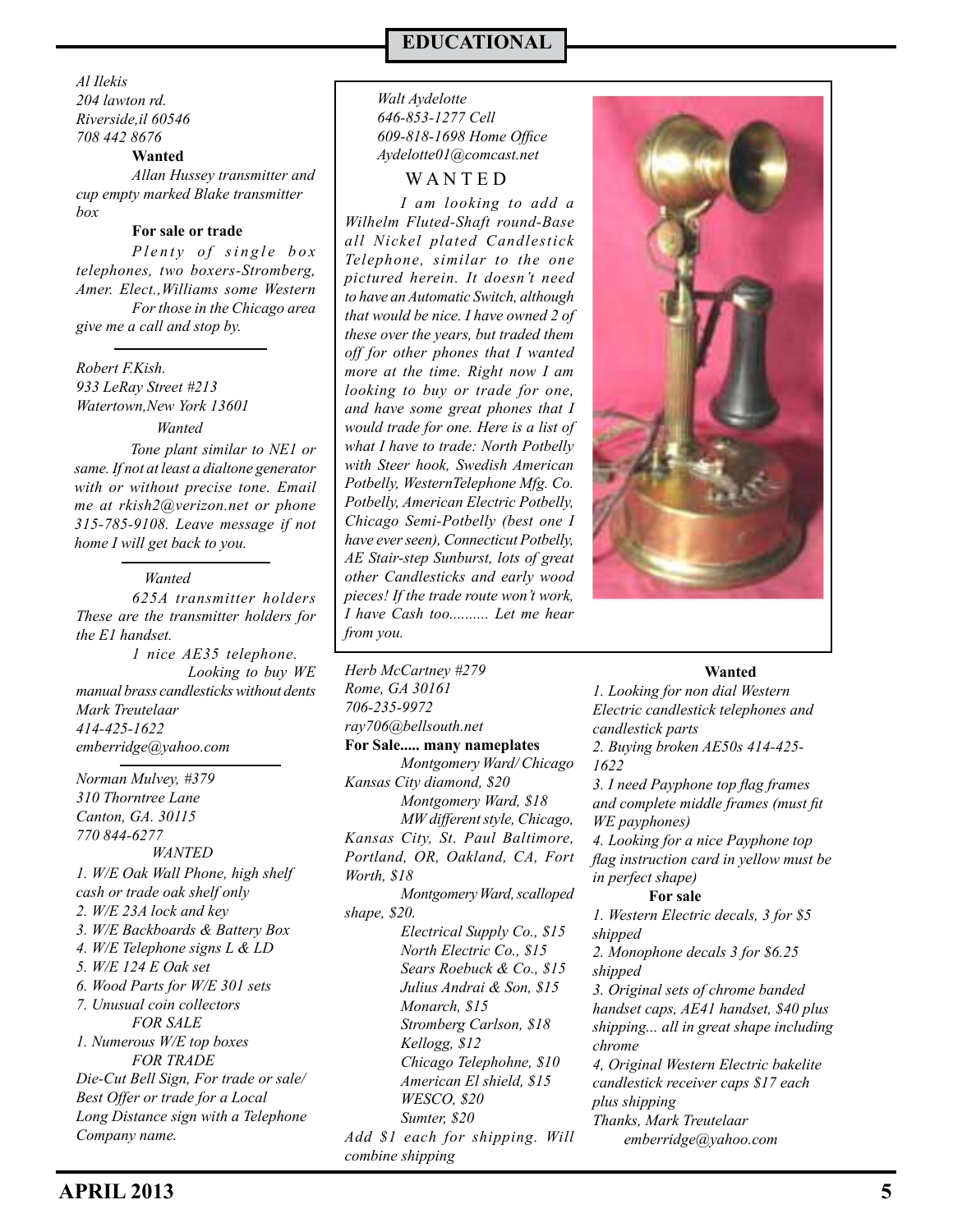# **EDUCATIONAL**

For Sale *Dave Martin, #278 6016 Sheaff Lane FT Washington, PA 19034 (215) 628-9490*

*1. Cords, black plastic two conductor, red and white plastic covered conductors, with eye hole loop strain reliefs on both ends \$7 each three feet long.*

*2. Cords, black plastic three conductor, red, green, and yellow covered, six feet long, \$8 each. The strain reliefs are the type that clip into the base of a W.E. 500 phone.*

*3. Round celluloid mouthpiece advertising attachment, 2" in diameter, Ford Sales Service Fordson, Ace Motor Sales Inc, Woodbury 79, \$200 4. Round celluloid mouthpiece advertising attachment, 2" in diam., For satisfactory made to measure clothes call on the A.G. Lyon Tailoring Co. Cincinnati \$160*

*5. Western Electric later heavy duty mouthpieces with the brass threads for two piece pay phones \$25 ea.*

*6. Round rubber phone base attachment "Blue printing photostats Ferd Wagner Co. Main 1990 \$75*

*Wanted*

*1. Chicago two box telephone door catch. It looks like a round headed bolt on the front of the door, but on the inside of the door it is actually a round nut.*

# Our history is worth knowing...





A History of Communication Made Possible by the Telephone is a well organized book guiding readers through the early development of the phone by Alexander Graham Bell up through the present day land line phones. The accompanied narrative is easy to read and describes each telephone along with interesting facts. You may agree after seeing this book, which is 237 pages in full color, that the telephone might be the greatest invention made by man.

# A HISTORY OF COMMUNICATION

FEATURING THE WALTON TELEPHONE COLLECTION MIA MALUCHI and DONALD WALTON

Send Check or Money Order to: **Donald Walton Book Account**<br> **E:** donaldwalton@comcast.net **7390 SW 101st Street** E: donaldwalton@comcast.net Price: \$29.95 includes S&H

**ISBN: 978-1-4507-1716-8** 

**www.waltontelephonebook.com**

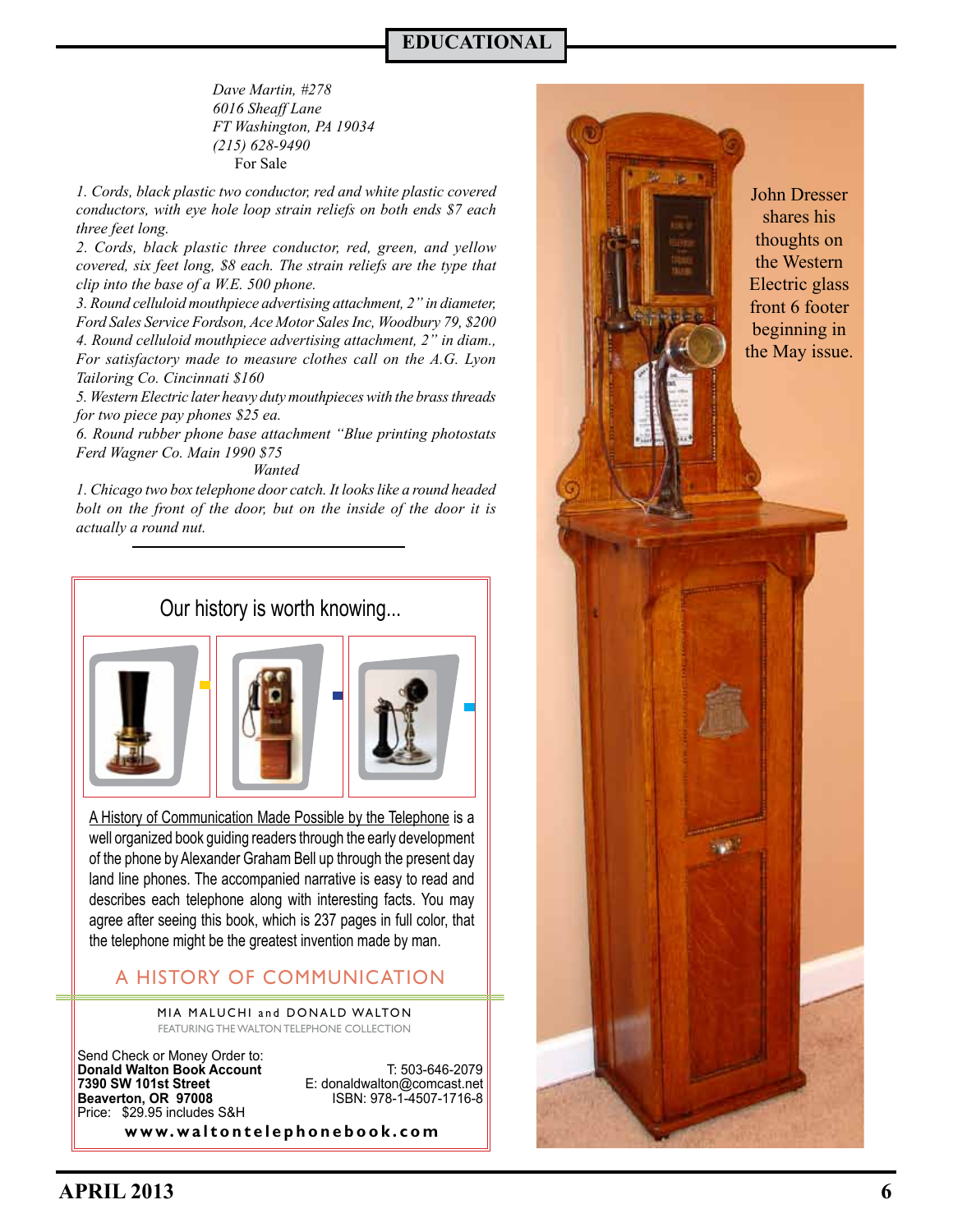# **EDUCATIONAL**

# *Need and Fear Led to Many Attachments*

1. **Napp's Hurriphone**. A combined memorandum pad and directory index to be attached to a desk stand.

2. **Automatic Directory**. An index directory holder to be attached to a desk stand. 3. **Quick Action Memorandum and Card Catalogue**. A combined alphabetical card

catalogue and memboandum tablet molding a roll of paper. To be fastened to the handle of a desk stand.

4. **U.S. Telephone Supply Company's Long Distance Mouthpiece**. A large metal mouthpiece with metal sieve designed to increase the volume of transmission.

5. **Mouthpiece Support for Receiver.** A metal punching attached to the receiver in such a way that the receiver may be hung upon the mouthpiece, thus closing the opening, the idea being that the mouthpiece of the transmitter can be closed so that what is going on in the room cannot be heard over the line.

6. **Telephone Lock**. A padlock attached to go through the tines of the switch-hook to prevent the removal of the receiver, thus keeping unauthorized persons from using the telephones.

7. **Help-a-phone**. A flexible tube about one foot long having an earpiece at one end and a connecting piece at the other end to be screwed on to the cap of the standard receiver. This is intended to convey transmnission to both ears.

8. **Instruction plate**. A celluloid plate bearing printed instructions to be placed under the mouthpiece.

9. **Telephonine.** A hinged metal cap to be fitted over the transmitter mouthpiece and carrying an antiseptic pad, the pad to be moistened with an antiseptic solution.

10. **Reed's Ear Cushion.** A rubber pad provided with a metal ring to be snapped on to the earpiece of the receiver. It is claimed that this provides a better fit for the ear.

11. **Teleupad.** A soft rubber cushion to be slipped over the face of a telephone receiver.

12. **Hygienic** Telephone Shield. A cardboard holder containging a thin sheet of tissue paper, to be slipped over the mouthpiece.

13. **Gibson's Glass Mouthpiece.** This is of the same form as the standard mouthpiece, and has a metal threaded ring in order that it may be screwed into the face of the

transmitter.

14. **Detachable Help-a-phone.** This is similar to the Help-s-phone except that it can be quickly attachamble to or detachable from the standard receiver.

15. **Telephonidex Company's Index attachment for transmitter.** A pasteboard folder secured under the transmitter mouthpiece.

16. **Red Cross Mouthpiece.** A perforated aluminum shell to be substituted for the standard mouthpiece. It is packed with a filling saturated with a germicide. It is claimed that this device will kill all germs found in the mouthpiece.

17. **Eddy Auxiliary Receiver.** A watch case type of receiver to be used for auxiliary receiving purposes.

18. **Telephone Noise Eliminator.** An attachment to be screwed into place between the mouthpiece and the face of the transmitter. It is provided with a lever which operates a rubber tipped plunger in such a way that the rubber tip may be brought into contact with the button of the transmitter and reduce the microphonic sounds in the transmitter when the subscriber is listening. 19. **Miniature Booth.** A housing for a desk stand with a padded opening against which the user puts his face to talk into the transmitter. It is claimed to be a cheap and compact substitute for a full-sized

telephone booth. 20. **Hansell Bracket Attachment.** A metal arm to be clamped in the slot of adesk stand, supporting both transmitter and receiver. Switchhook is worked by lifting a dummy receiver on and off. It is claimed that this device avoids necessity of holding receiver to ear, leaving both hands free when using telephone.

21. **Phone-Hear-Plain.** A hard rubber or composition box, open at the top to contain the standard receiver. A rubber tube having two branches with ear pieces similar to those used on phonographs, is connected to the sounding compartment of the box.

22. **Benjamin Telepone Lock.** A metal collar to be locked around desk stands just above switchhook, for the prevention of unauthorized use of the phone.

23. **Whitman's Automatic Telephone Purifier.** A reservoir to be attached to the transmitter. From the reservoir a tube is led into the mouthpiece carrying vapor from the disinfectant in the reservoir.

24. **Codman & Shurtleff Telephone Disinfectent and Deodorizer.** A small reservoir containing disinfectent which is forced into the transmitter by means of a rubber bulb.

25. **Diozophone Disinfector.** A metal chamber surrounding the mouthpiece and containing a ring of solid material which gives off germ-killing vapors that pass through the mouthpiece slot into the mouthpiece opening.

26. **Portable Help-a-Phone.** To be placed upon the head with receiver ear pieces for both ears and connected together by a rubber tube. The standard bi-polar receiver may be brought in contact with one of the ear pieces.

27. **Grace Steel Mouthpiece.** A mouthpiece of enameled sheet steel with an insulated aluminum rim.

28. **Maxim Glass Mouthpieces.** A detachable glass mouthpiece with an antiseptic gauze screen.

29. **Rowland's Odorless Hygroscopic Germicidal Frustocone.** An aluminum case enclosing the regular composition mouthpiece in which is a ring of blotting paper for treatment with a germicide.

30. **Kracker Sound Muffler.** A box-like device covering the front of the transmitter and mouthpiece, provided with an opening for the lips and nose of the user.

31. **English Type of Secrophone.** A flaring mouthpiece attached to a number of chambers having fine nettings resembling a filter. 32. **National Telephone Disinfector Company's Mouthpiece Attachment.** A metal punching to hold our standard mouthpiece and a small aluminum cone which contains a small piece of sponge.

33. **Whisperphone.** An electrose mouthpiece with projecting interior flange designed to increase and focus the sound waves upon the diaphragm and so increase their vibratory effect.

34. **Bashlin Telephone Disinfector.** This consists of a metal punching supporting a thin sheet of treated paper.

35. **Flint Porcelain Mouthpiece.** A detachable mouthpiece with a metal threaded support and spring fingers.

36. **Rochester Telephone Muffler.** A glass cup with pnenmatic rubber cushion designed to enclose the lips and nose to be